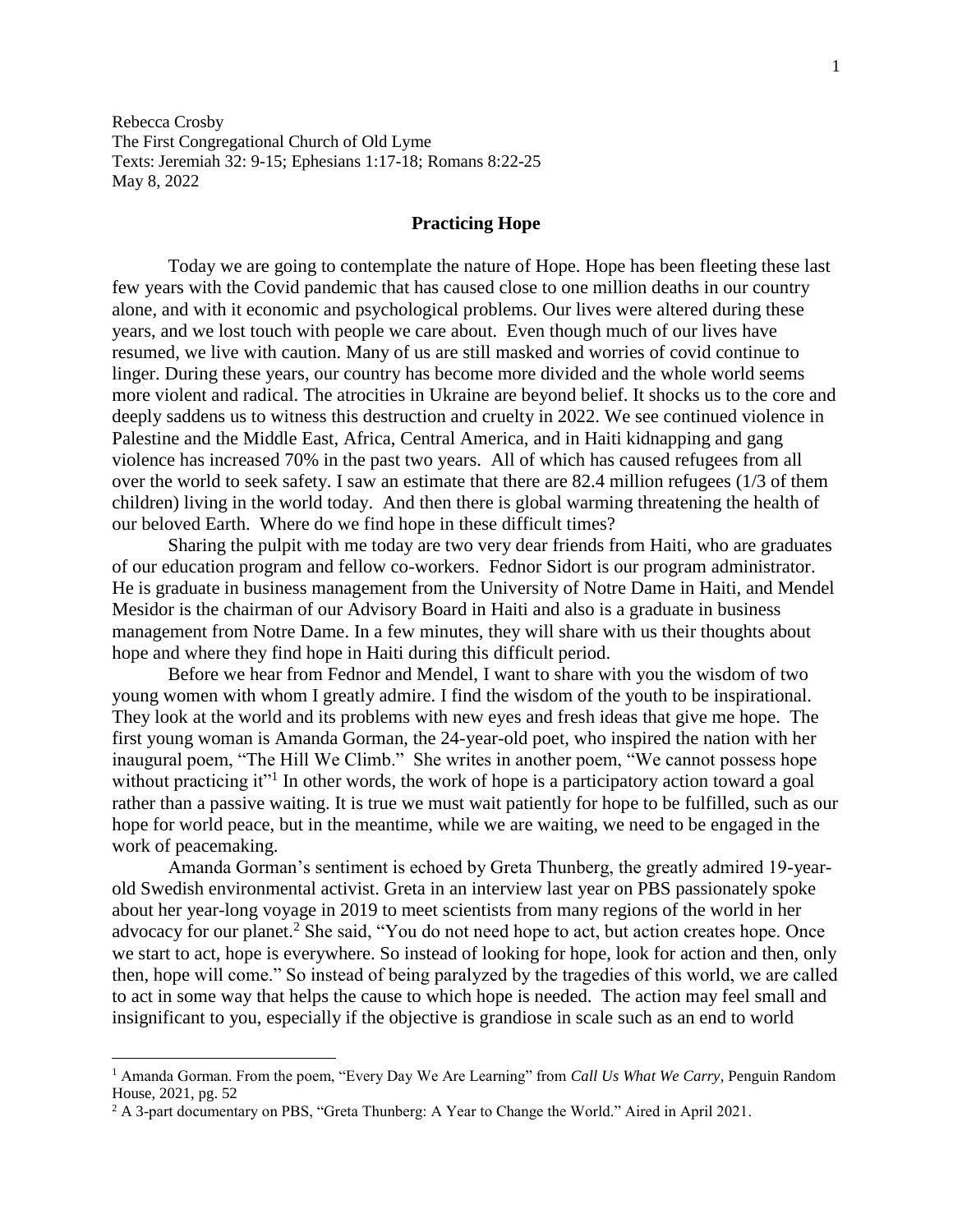hunger, an end to the pandemic, an end to racism, or turning global warming around. It is easy to feel hopeless in the face of the enormity of those problems, but there is plenty we can do to bring small changes, and it is the multitude of small changes that add up to Change. In the meantime, we feel more hopeful, because we are participating toward the future solution. Mahatma Gandhi wrote with a similar sentiment, "You must be the change you wish to see in the world."

Here is a small example: In 2014, we initiated a Senior Pilgrim Fellowship program that brought 12 youth and two chaperones to Haiti each April during spring break. We offered arts and crafts to hundreds of children, we helped older youth with their English, visited schools, and played soccer with the local team. It continued for 5 years after which we needed to pause the program due to the political insecurity in Haiti. Each day, we met before dinner to share our feelings and ideas. After the first day, we gathered and many of the youth felt a sense of hopelessness in Haiti: they said the poverty was overwhelming, and the lack of infrastructure and basic needs seemed insurmountable. They felt sad. I affirmed each of their feelings, but at the end of the meeting, I gave them an assignment for the next day -- to find something hopeful, something that gave them joy. The next day after many activities, each person had a wonderful story, experience, or interaction to share. They felt hopeful, they felt they were making a difference in someone's life. They weren't going to solve Haiti's problems, but they made a child giggle, they gave clothing to children, they shared their lives and made new friends, they worked together on a project that was fun for everyone. I saw first-hand their feelings of hopelessness shift to hope through their engagement with the Haitian youth. They no longer felt sad. This pattern was the same for each of the 5 years.

I struggle many times with our work in Haiti. The mission of the Crosby Fund for Haitian Education is ambitious in its scope. It is non other than nation building through education. In Haiti education is not accessible to children at any level. There is no free education, and parents must pay for tuition, books, and uniforms for their children to go to school. Only ½ of the children at the primary level go to school and 15% of the youth graduate from secondary or high school. 2% go on to university or a higher degree. From where will the leaders of Haiti come if the children are not educated? Our scholarship program this year offered 543 scholarships from Pre-K to University. Our work gives me a lot of hope, but there are many times that I get lost in the enormity of the problems, especially in the last few years with the economic collapse and the increased political insecurity. 543 students are a small percentage of the 90,000 children and young adults the region we serve. When I am there, I feel overwhelmed with hundreds of people who are asking for their children to be placed in our program, or they are asking for food, medical help, or money to survive. It feels hopeless, and I spend many a sleepless night from worry. But then a voice in my head reminds me again that change is made one person at a time, and the focus must not be on the big vision but on the small steps along the way. I think about our graduates such as Fednor and Mendel who are married, have children, and their children go to school. The chain of poverty is broken in their family. I try to remember the successes of our work and not be overwhelmed by all that we cannot do and a goal that won't be realized in my lifetime. The key to striving forward and not giving up is the small steps we take each day.

Fednor and Mendel live in Haiti and must manage their lives in the midst of Haiti's enormous problems. I have asked them to share a few words with us about where they find their hope. How they manage to keep going forward.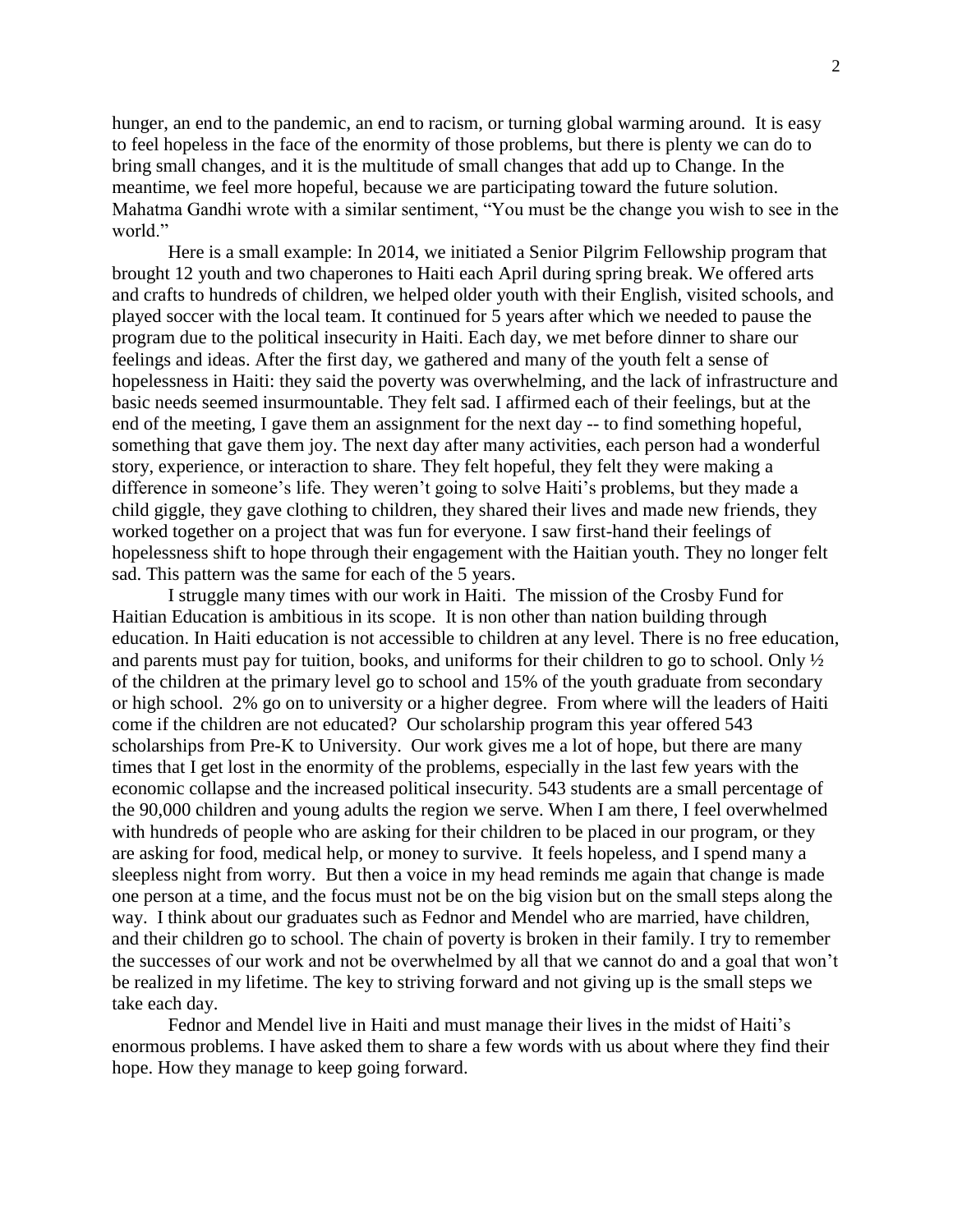## Fednor Sidort:

*Greetings to all. I want to say it is a great honor and privilege to be among you today. And in the name of Crosby and all the Crosby students (alumni and current ones) I have to show my gratitude for all the support you in this church have given to us.*

*I don't think I exaggerate if I say that we Haitian people are survivors, specifically the young students. You may wonder why. In fact, when you watch or read the news, it is needless to say, we live in real hardship. The whole system is in crisis, hit by many disasters and pandemics, a terrible economy, and the assassination of our President. This creates a lack of hope for many young Haitians, who are thinking about their future. Fortunately, this is where the Crosby program comes into our lives and sheds light, hope, dignity, power and much more. I feel hope every time I see another student graduate or another person learn to read and write. My job gives me hope. The time is too short to tell you all the work that we do, but I can mention that the two of us here are finished products of the Crosby program, currently on the labor market, and helping other young in the community to life with optimism and hope thanks to a great system Crosby has established in our country. Thank you again. Seeing you here today gives me hope and our hearts go to you, the American people, and your great nation, and Mr. and Madame Crosby.*

## Mendel Mesidor:

*Today it is a pleasure to visit the community that supports the Crosby program in Haiti. The beneficiaries are very satisfied with your support because education is the key to transforming the world. I take this opportunity to thank you.*

*The Festi Genie program (an annual scholastic competition between 12 schools) that the Crosby Fund started 5 years ago has changed the level of our education in the municipalities. It is the very first program of this kind in the Artibonite Community. Participating in this program gives me great hope. Our young people give me inspiration. They are very willing to learn and they have great success even though their lives are difficult. Your support has created doctors, administrators, agronomists, accountants, and nurses… they all want to work to help Haiti become a better country and this gives me great hope too.*

*I have started a program in my community of Liancourt that I call T-2000 with the aim of training one hundred young adults, male and female, in professional activities such as cooking, electrical work, and training to work in beauty salons. These skills will help them prepare for jobs in the future and to be working citizens for our country.* 

I hope you can hear in Fednor and Mendel's words that hope is found in the work they do and in the difference that their lives make in their community.

The story of Jeremiah we heard this morning is a good example of the way in which hope is found in a crisis. Much like the present-day war in Ukraine at the vicious hands of the Russian army. We find Jeremiah prophesying during the siege of Judea by Nebuchadnezzar's Babylonian army. The first war was in 597 BC and many Judeans were captured and exiled to Babylon. After 10 years of Babylonian control, the Judeans revolted again and this time the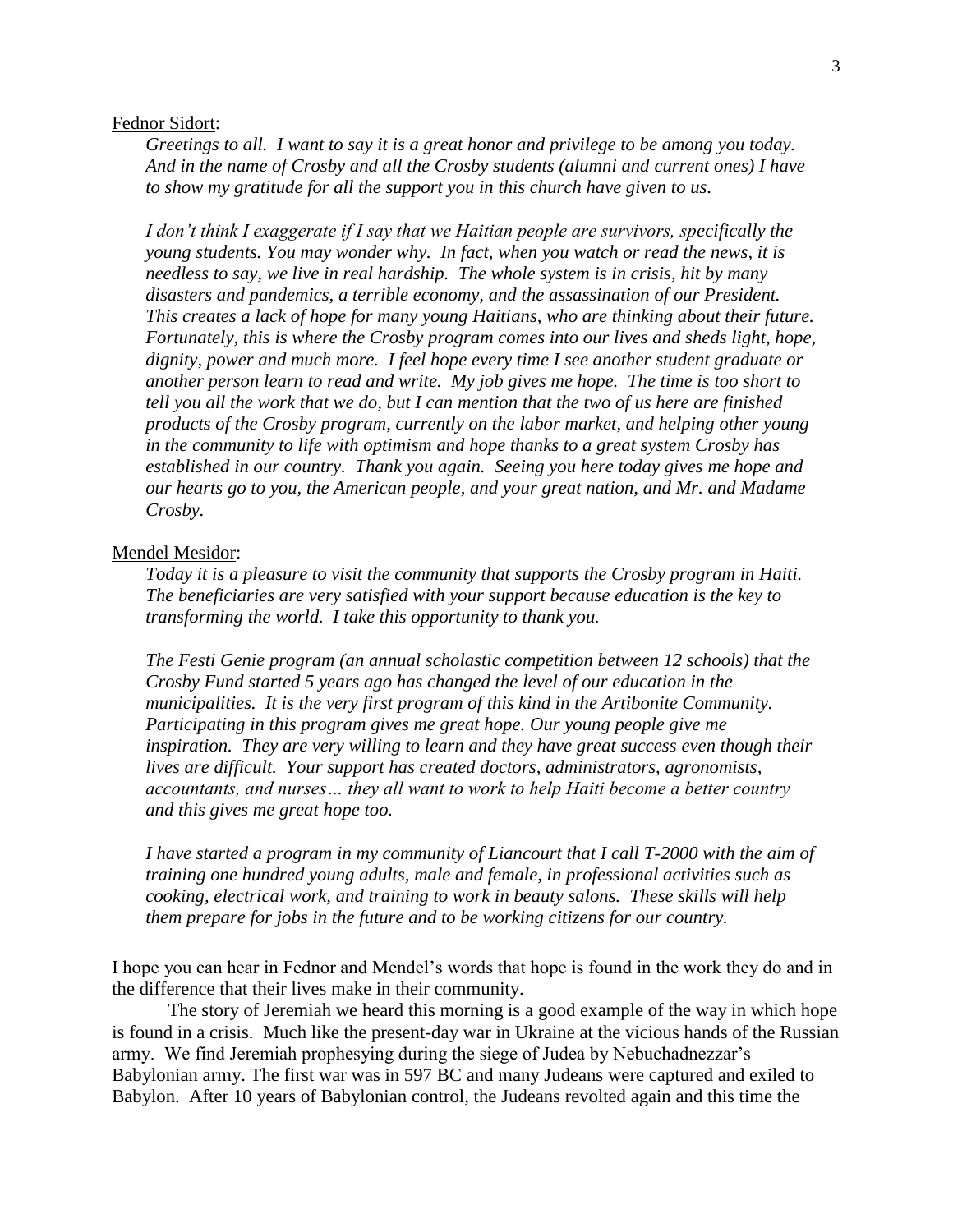army destroyed Jerusalem and took many more people into exile. Jeremiah fled as a refugee to Egypt to live out his life there. During this final siege, Jeremiah was called to buy a field. He gave the deed of purchase to Baruch to place in an earthenware jar to preserve it for a long time. Who buys land in the middle of war and imminent exile? This act of hope underscores Jeremiah's determined faith in the future restoration of Judea and the return of the exiles to their homeland. Jeremiah's faith is affirmed when God says to him," Houses and fields and vineyards shall again be bought in this land." This scripture gives me hope for Ukraine and Haiti as well.

I thought of Jeremiah's act of faith and hope a year ago when Ted and I went to the opening of a medical center in Liancourt that one of our graduates Dr. James Kerby Estimé built in his hometown. He bought this land during this difficult time in Haiti and his vision has always been clear. Haitians need to create their own history and participate in the change they wish to see. They cannot give up or become paralyzed by hopelessness, but they must work toward their vision for their country. I am very honored to tell you that this medical center opened last year bears my name, and it gives me profound hope when I think about the many people that this medical center helps each day. It is a symbol of hope for the people of Liancourt to see positive change during this time. Liancourt is the hometown of Mendel as well.

Paul Tillich, a twentieth century Protestant theologian, believes that God created with a goal for creation in mind: an ideal world, a world of perfect unity and love. This creation, in which we are intimately connected, moves towards this completion through time. God's goal for each one of us is to participate in this goal, to imitate God and be creators of positive change too. Hope is God's way of encouraging us to move forward in this goal of an ideal world – to be part of the solution and not part of the problem. When we participate in God's work, we become ourselves vessels of hope, faith, and love.

I have witnessed in our congregation many members who live their lives in the work of practicing hope by stepping forward to work and participate in the many missions of our church. Through our refugee work, our food pantry and soup kitchen ministry, engaging our youth to reach out to their neighbors near to home and around the world, our partnership work in Palestine, the Cheyenne River Indian Reservation, South Africa, and Haiti, and our many projects that strive to end racism such as the work of the Witness Stone Project and PARJE: Public Art for Racial Justice Education through its community murals project. Last week we unveiled the new "Welcome" mural in the Lyme-Old Lyme Middle School painted by Jasmine Oyola-Blumenthal with the help of many students from the Lyme- Old Lyme Middle School. The Welcome mural shows a group of young people of all different races and religions holding hands as they cross a stream using steppingstones, each supporting and looking out for one another. It offers a vision of hope as we work together toward equality in this nation. After the unveiling, Thelma Halloran an art teacher in the school and one of the key leaders of this mural project, overheard one student talking to another. Thelma wrote, "As students were waiting for the bell to ring for dismissal, one student said, "I don't get why they have all those different races in mural. We don't have that many in our school." Another student, someone who rarely speaks, responded, "that's why they did it. So that people of all different races would feel welcome when they come to our school." And so, from the moment of the unveiling of the mural the work of conversation began.

Hopelessness crept in as we stayed at home during covid and put our activities on hold for a while. I think we all feel a little better now that we have started to engage in our projects again. I know I do. I realize how important the work is that we do together, not only because it